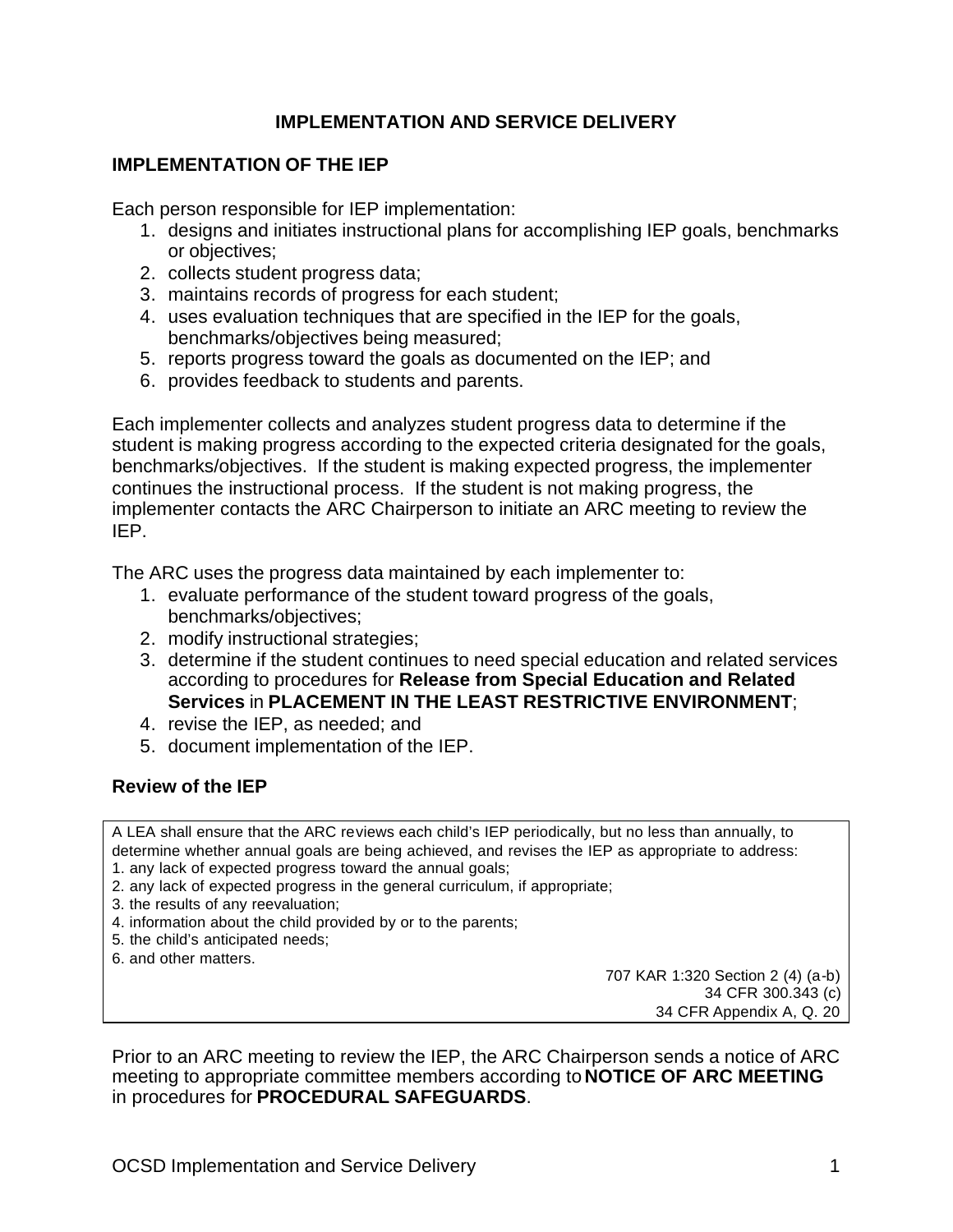### **Review of Student Progress**

The ARC members use student performance data, evaluation information, and progress data to determine if the student made progress in the general curriculum and toward the goals, benchmarks and objectives. The ARC members consider the following in determining if the student made progress:

- 1. the student performed the targeted behavior(s);
- 2. the student made expected progress toward each goal, benchmark/objective;
- 3. the student made expected progress in the general curriculum;
- 4. the present level of educational performance of the student improved; and
- 5. the student generalized behaviors into environments where the behaviors would naturally occur.

Based on the review of student progress information, the ARC members:

- 1. revise the current IEP; or
- 2. develop a new IEP; or
- 3. release the student from special education according to **Release from Special Education and Related Services** in procedures for **PLACEMENT IN THE LEAST RESTRICTIVE ENVIRONMENT**.

# **Revising the IEP**

When revising an IEP, the ARC members review, as appropriate:

- 1. student progress data;
- 2. results of any reevaluation;
- 3. information about the child provided by or to the parents;
- 4. the child's anticipated needs; and
- 5. other matters as determined by the ARC.

### The ARC follows procedures for **DEVELOPING THE INDIVIDUAL EDUCATION PROGRAM** in **IEP**.

# **IEP ACCOUNTABILITY**

The LEA shall provide specially designed instruction and related services to each child with a disability in accordance with his IEP and shall make a good faith effort to assist the child to achieve the goals and objectives or benchmarks in the IEP.

707 KAR 1:320 Section 8 (1) 34 CFR 300.350 (a)

Part B of the Act does not require that any agency, teacher, or ot her person be held accountable if a child does not achieve the growth projected in the annual goals and benchmarks or objectives. However, the Act does not prohibit a state or public agency from establishing its own accountability systems regarding teacher, school, or agency performance.

34 CFR 300.350 (b)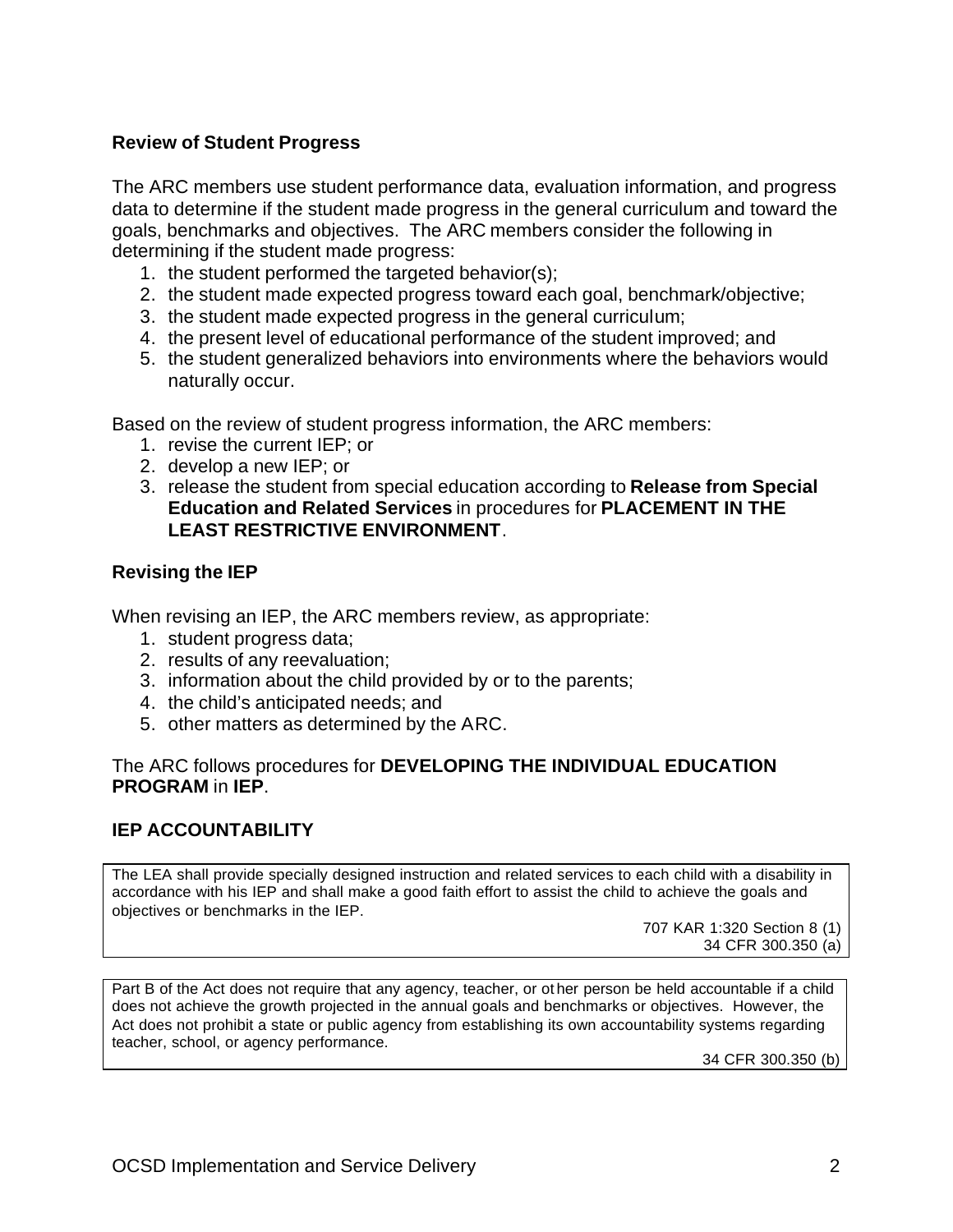Owen County School District staff, individual schools, and teachers make good-faith efforts to assist the child in making progress toward the goals and benchmarks and/or objectives developed in the IEP, including those related to transition services. In addition, teachers and other personnel who carry out portions of the child's IEP are informed about the content of the IEP and their responsibility regarding its implementation according to **IEP Accessibility** in procedures for **IEP**.

### **Parents Retain all Due Process Rights**

The provisions of this administrative regulation shall not limit the parents' right to ask for revisions of the child's IEP or to invoke due process procedures if the parents feel that good faith efforts are not being made.

707 KAR 1:320 Section 8 (3) 34 CFR 300.350 (c)

If the parents disagree with the decision(s) of the ARC, the ARC Chairperson informs the parents of the use of mediation, complaint, and due process procedures according the appropriate procedures in **PROCEDURAL SAFEGUARDS**.

### **GRADUATION AND PROGRAM COMPLETION**

Owen County School District issues the same high school diploma to each student with a disability who meets the required graduation criteria and standards as that issued to student without disabilities who meet the same criteria. The ARC plans an appropriate course of study leading to graduation and a diploma for a student no later than age fourteen (14) according to **Post-School Transition Services** in procedures for **IEP**.

The Owen County School District Board of Education grants a student with a disability a diploma or a certificate of program completion as part of the graduating class, with no distinction made in the ceremonies. Each student with a disability who completes the secondary program has the opportunity to participate in graduation ceremonies with peers who are not disabled.

### **Graduation with a Diploma**

Each student with a disability in Owen County School District has an opportunity to complete high school in the same manner and following the course of study available to students who are not disabled. Owen County School District grants a high school diploma to each student with a disability who meets the required graduation criteria and standards as established by the State Board for Elementary and Secondary Education. Owen County School District personnel do not act in any way to prevent a student with a disability from obtaining a high school diploma.

### **Determining Certificate of Completion and Alternate Portfolio**

A student with a disability who meets the criteria for an alternate portfolio is issued a certificate of program completion upon completing a program designed by the ARC.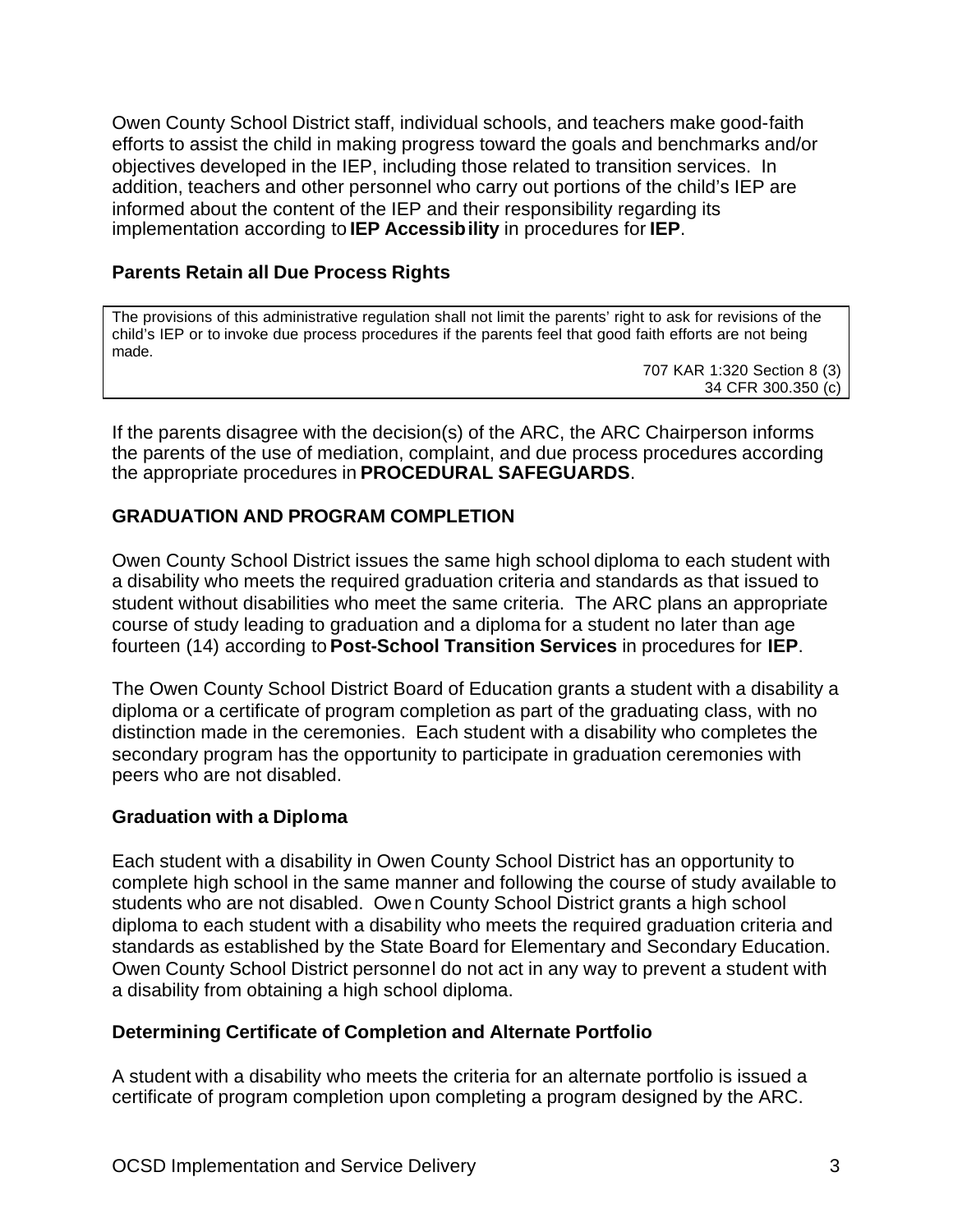A student is eligible for an alternate portfolio and a certificate of program completion if the ARC determines that:

- 1. The student has a current Individual Education Program;
- 2. The student's demonstrated cognitive ability and adaptive behavior itself prevents completion of the regular course of study even with program accommodations;
- 3. The student's current adaptive behavior requires extensive direct instruction in multiple settings to accomplish the application and transfer of skills necessary in school, work, home, and community environments;
- 4. The student's inability to complete the course of study may not be the result of excessive or extended absences; or it may not be primarily the result of visual or auditory disabilities, specific learning disabilities, emotional-behavioral disabilities, or social/cultural/economic differences;
- 5. The student is unable to apply or use academic skills at a minimal competency level in natural settings (i.e., home, community, or work site) when instructed solely or primarily through school-based instruction;
- 6. The student is unable to acquire, maintain, or generalize skills, and demonstrate performance without intensive, frequent, and individualized community-based instruction; and
- 7. The student is unable to complete a regular diploma program even with extended schooling and program accommodations.

The ARC documents the decisions on the Participation Guidelines for the Alternate Portfolio Assessment Program.

Each year during the Annual Review meeting, the ARC reviews the alternate assessment format decision. The ARC may recommend changing assessment formats (alternate assessment or general assessment) based on the meeting the above criteria.

# **CASE LOAD AND CLASS SIZES**

Children who are determined to be eligible for special education and related services are served in general education classes, resource classes, or special classes as determined by the ARC and based upon the implementation of the IEP.

# **Case Load for Special Class**

"Case load for special classes" means the number of children with disabilities assigned to a teacher of exceptional children for the purpose of providing individualized specially designed instruction and related services in a special class setting.

707 KAR 1:280 Section 1 (8)

A LEA shall provide special education according to caseload for special classes for each child with a disability as follows:

(a) emotional-behavior disability is eight (8);

- (b) functional mental disability is ten (10);
- (c) hearing impairment is six (6);

(d) mild mental disability for primary is fifteen (15) and for secondary is fifteen (15);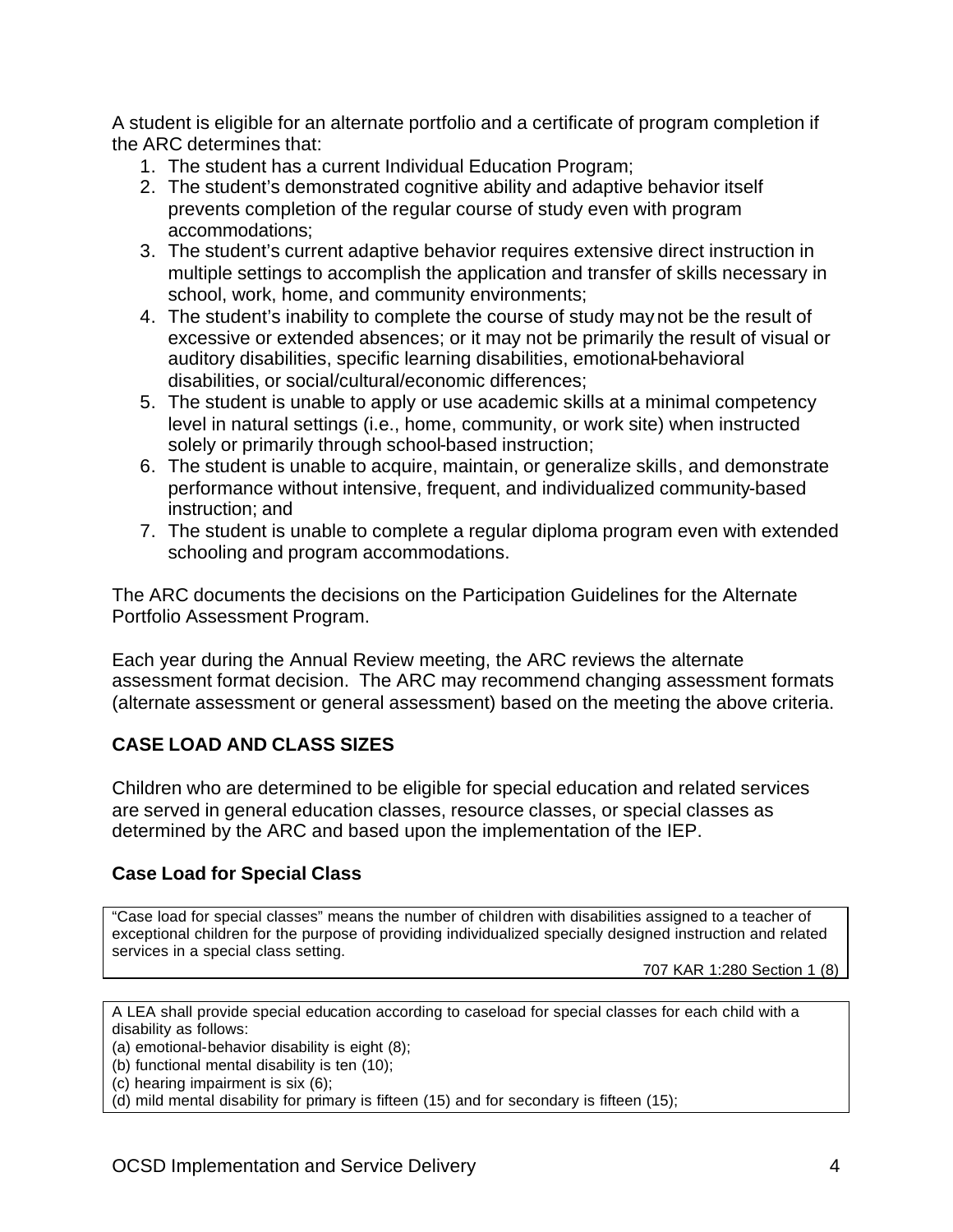(e) multiple disabilities is ten (10); (f) orthopedic impairment is sixteen (16); (g) other health impairment is sixteen (16); (h) specific learning disability for primary is ten (10) and for secondary is fifteen (15); and (i) visual impairment is ten (10). 707 KAR 1:350 Section 2 (1)

A "special class" means that more than fifty per cent (50%) of the children are served in the class more than fifty per cent (50%) of the school day. The class size requirement of a special class is the same as the caseload requirement.

### **Case Load for Resource Class**

Caseload for resource teachers refers to the maximum number of student records for whom a teacher can be assigned. A LEA shall make those assignments based on the following: (a) emotional-behavioral disability is fifteen (15); (b) functional mental disability is ten (10); (c) hearing impairment is eight (8); (d) mild mental disability for primary is fifteen (15) and for secondary is twenty (20); (e) multiple disabilities is ten (10); (f) orthopedic impairment is twenty (20); (g) other health impairment is twenty (20);

(h) specific learning disability for primary is fifteen (15) and for secondary is twenty (20); and

(i) visual impairment is ten (10).

707 KAR 1:350 Section 3

If a teacher of children with disabilities is employed less than full time to provide special education and related services, or provides instructional services for children without disabilities, the DoSE and the building principal adjust the teacher's class size and caseload proportionately.

### **Caseload for a Collaborative Model Class**

If a teacher of exceptional children provides services through the collaborative model, the maximum caseload shall not exceed twenty (20) children with disabilities for secondary, and fifteen (15) children with disabilities for primary.

707 KAR 1:350 Section 2 (4)

#### **Resource Class Size**

"Class size for resource classes" means that number of children with disabilities assigned to a teacher of exceptional children per period, block, or the specified length of the time set by the individual school. 707 KAR 1:280 Section 1 (10)

A LEA shall provide special education according to class size for resource classes for each child with a disability as follows:

(a) emotional-behavior disability is eight (8);

- (b) functional mental disability is eight (8);
- (c) hearing impairment is eight (8);
- (d) mild mental disability is ten (10);
- (e) multiple disabilities is eight (8);